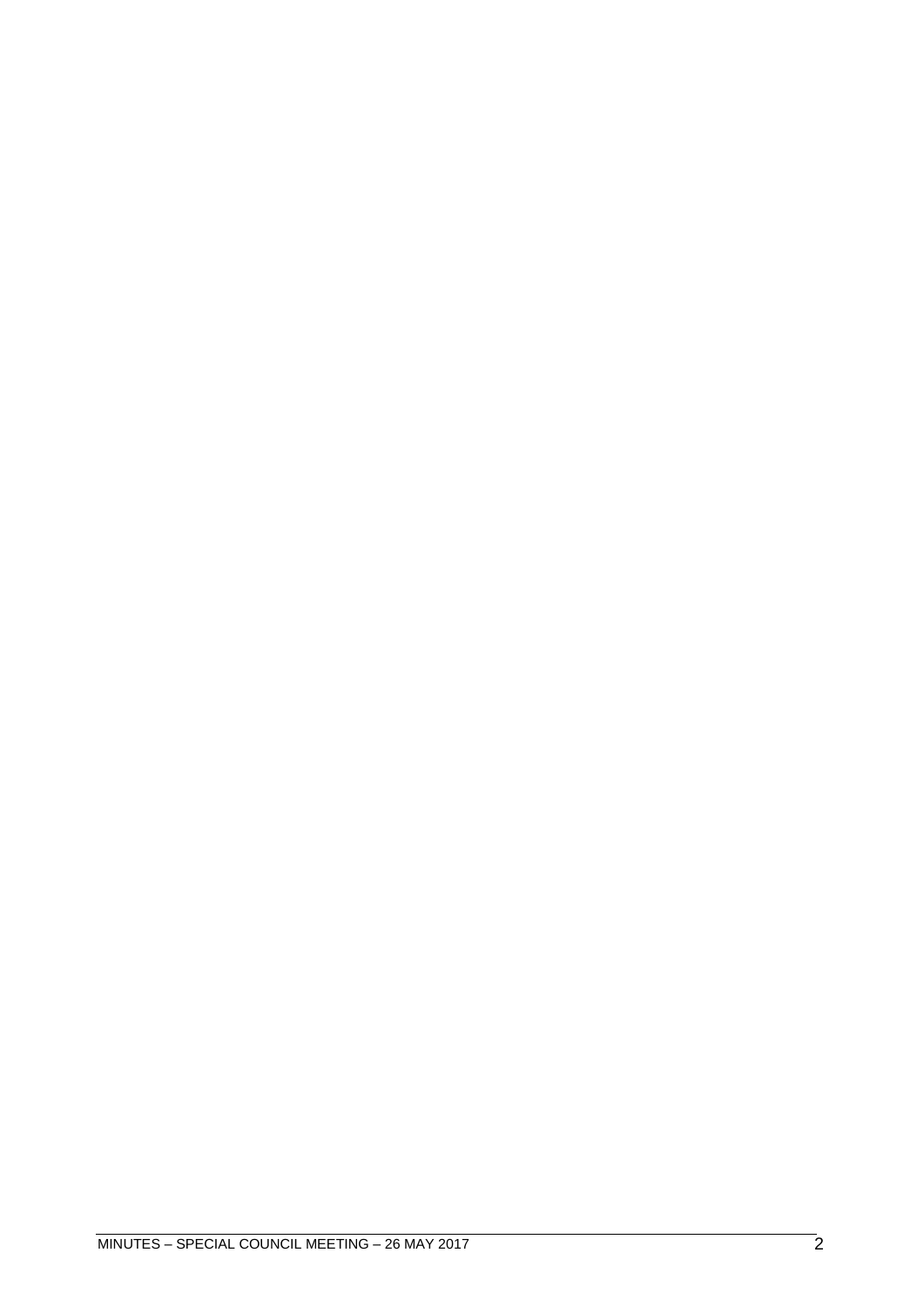# **Table of Contents**

| 1. |                                                                       |     |
|----|-----------------------------------------------------------------------|-----|
|    | 1.1                                                                   |     |
|    | 1.2                                                                   |     |
|    | 1.3                                                                   |     |
|    | 1.4                                                                   |     |
|    | 1.5                                                                   |     |
|    | 1.6                                                                   |     |
|    | 1.7                                                                   |     |
| 2. |                                                                       |     |
|    | 2.1                                                                   |     |
|    | 2.2                                                                   |     |
|    | 2.3                                                                   |     |
|    | 2.4                                                                   |     |
|    | 2.5                                                                   |     |
| 3. |                                                                       |     |
|    | 3.1                                                                   |     |
|    | 3.2                                                                   |     |
| 4. |                                                                       |     |
| 5. |                                                                       |     |
|    | 5.1                                                                   |     |
|    | 5.2                                                                   |     |
|    | 5.3                                                                   |     |
|    | 5.4                                                                   |     |
| 6. | ANNOUNCEMENTS BY PRESIDING MEMBER WITHOUT DISCUSSION7                 |     |
| 7. |                                                                       |     |
|    | SY059-05/17 - National Reconciliation Week 2017 - Acceptance of Grant |     |
| 8. |                                                                       |     |
| 9. |                                                                       |     |
|    | 9.1                                                                   |     |
|    | 9.2                                                                   |     |
|    | 10. CLOSURE                                                           | .13 |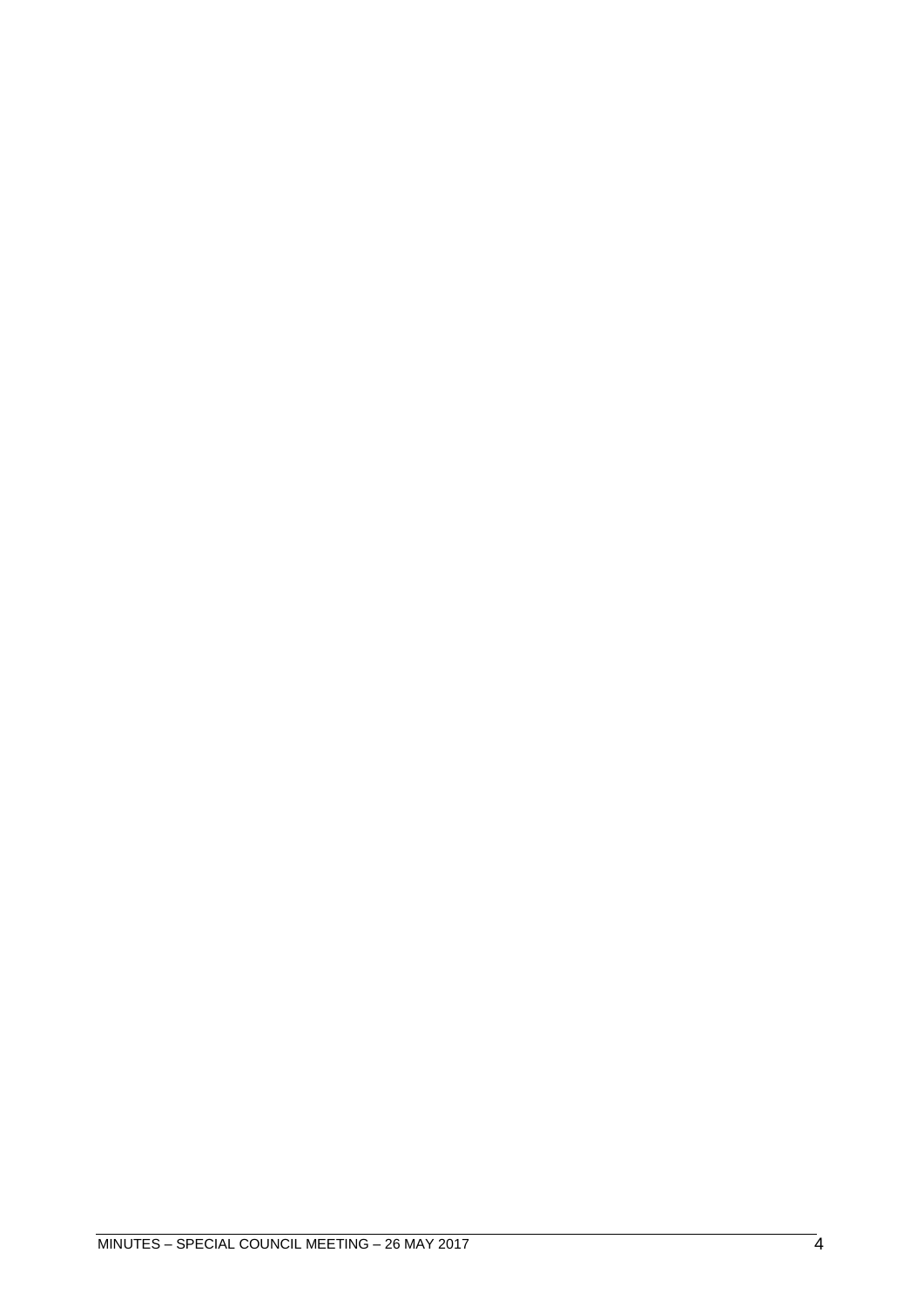

#### SHIRE OF YORK

#### THE SPECIAL MEETING OF THE COUNCIL HELD ON MONDAY, 26 MAY 2017, COMMENCING AT 3.00PM IN COUNCIL CHAMBERS, YORK TOWN HALL, YORK

The York Shire Council acknowledges the traditional owners of the land on which this meeting will be held.

#### <span id="page-4-0"></span>**1. OPENING**

- <span id="page-4-1"></span>1.1 Declaration of Opening *Cr David Wallace, Shire President, declared the meeting open at 3.00pm*
- <span id="page-4-2"></span>1.2 Disclaimer The Shire President advised the following:

*"I wish to draw attention to the Disclaimer Notice contained within the agenda document and advise members of the public that any decisions made at the meeting today, can be revoked, pursuant to the Local Government Act 1995.* 

*Therefore members of the public should not rely on any decisions until formal notification in writing by Council has been received. Any plans or documents in agendas and minutes may be subject to copyright. The express permission of the copyright owner must be obtained before copying any copyright material."*

- <span id="page-4-3"></span>1.3 Standing Orders *Nil*
- <span id="page-4-4"></span>1.4 Announcement of Visitors *Nil*
- <span id="page-4-5"></span>1.5 Declarations of Interest that Might Cause a Conflict *Nil*
- <span id="page-4-6"></span>1.6 Declarations of Financial Interest *Nil*
- <span id="page-4-7"></span>1.7 Declarations of Interest that May Affect Impartiality *Nil*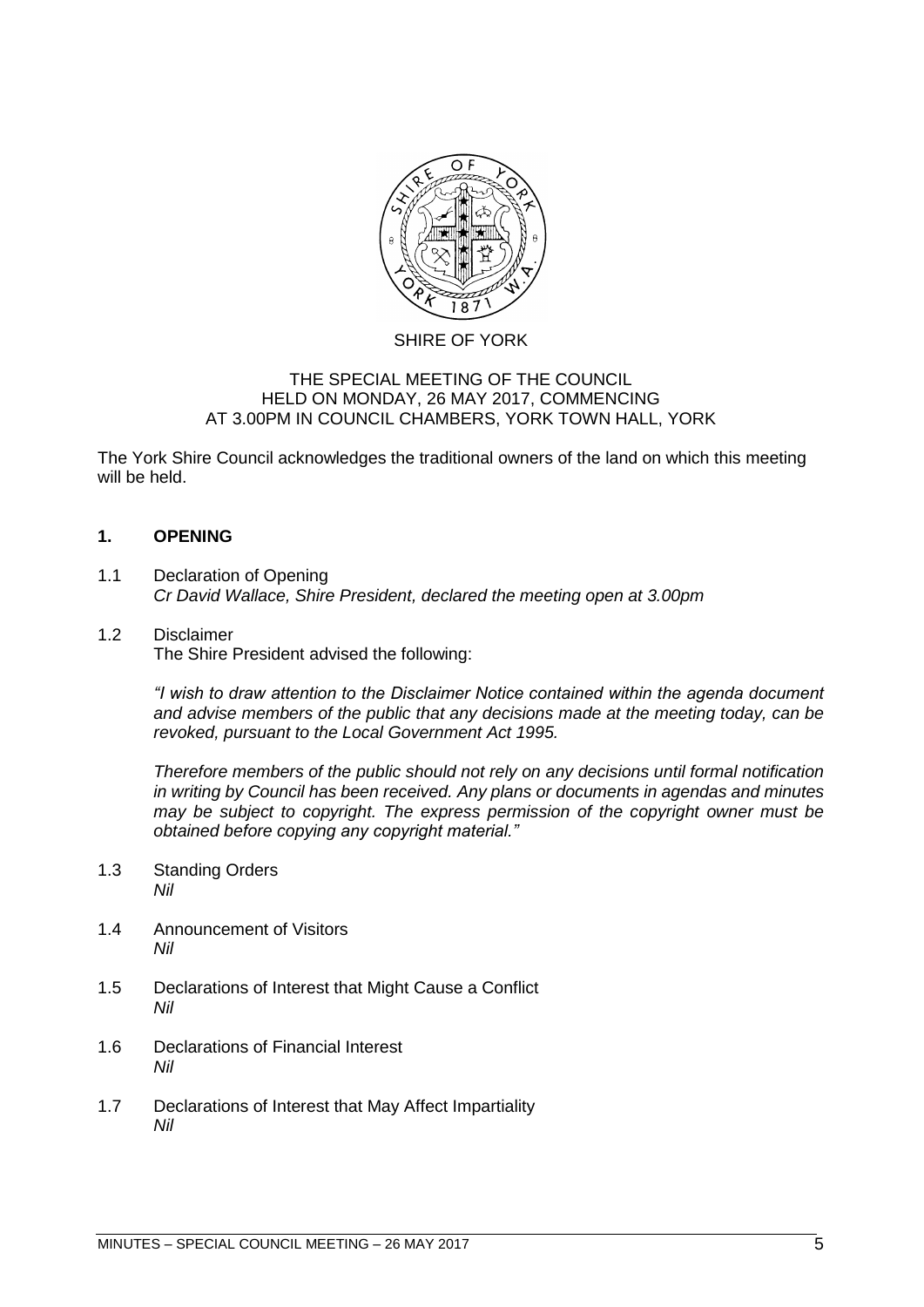# <span id="page-5-0"></span>**2. ATTENDANCE**

## <span id="page-5-1"></span>2.1 Members

*Cr David Wallace, Shire President; Cr Denese Smythe, Deputy Shire President; Cr Heather Saint; Cr Pam Heaton; Cr Jane Ferro; Cr Trevor Randell*

## <span id="page-5-2"></span>2.2 Staff

*Paul Martin, Chief Executive Officer; Helen D'Arcy-Walker, Executive Support Officer; Suzie Haslehurst, Executive Manager Corporate and Community Services (arrived 3.01pm)*

- <span id="page-5-3"></span>2.3 Apologies *Cr Tricia Walters*
- <span id="page-5-4"></span>2.4 Leave of Absence Previously Approved *Nil*
- <span id="page-5-5"></span>2.5 Number of People in Gallery at Commencement of Meeting *There were no people in the Gallery at the commencement of the meeting*

# <span id="page-5-6"></span>**3. PUBLIC QUESTION TIME**

Public Question Time is conducted in accordance with the Act and Regulations. In addition to this the Shire's Council Meetings Local Law 2016 states –

## *6.7 Other procedures for question time for the public*

*(1) A member of the public who wishes to ask a question during question time must identify themselves and register with a Council Officer immediately prior to the meeting.* 

- *(2) A question may be taken on notice by the Council for later response.*
- *(3) When a question is taken on notice the CEO is to ensure that— (a) a response is given to the member of the public in writing; and (b) a summary of the response is included in the agenda of the next meeting of the Council.*

*(4) Where a question relating to a matter in which a relevant person has an interest is directed to the relevant person, the relevant person is to—*

- *(a) declare that he or she has an interest in the matter; and*
- *(b) allow another person to respond to the question.*

*(5) Each member of the public with a question is entitled to ask up to 2 questions before other members of the public will be invited to ask their questions.* 

*(6) Where a member of the public provides written questions then the Presiding Member may elect for the questions to be responded to as normal business correspondence.* 

*(7) The Presiding Member may decide that a public question shall not be responded to where—*

*(a) the same or similar question was asked at a previous meeting, a response was provided and the member of the public is directed to the minutes of the meeting at which the response was provided;* 

*(b) the member of the public uses public question time to make a statement, provided that the Presiding Member has taken all reasonable steps to assist the member of the public to phrase the statement as a question; or*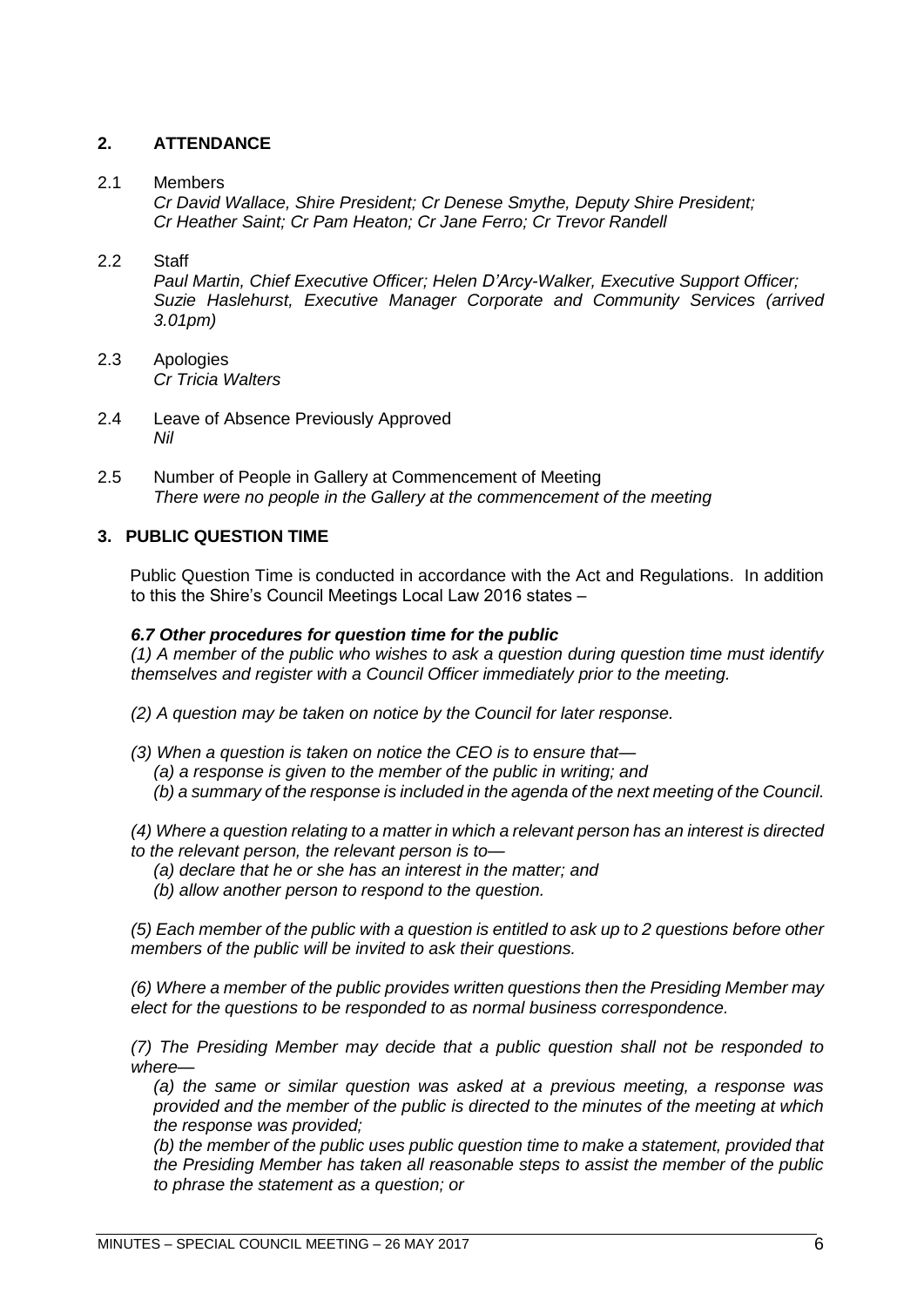*(c) the member of the public asks a question that is offensive or defamatory in nature, provided that the Presiding Member has taken all reasonable steps to assist the member of the public to phrase the question in a manner that is not offensive or defamatory.* 

*(8) A member of the public shall have 2 minutes to submit a question.* 

*(9) The Council, by resolution, may agree to extend public question time.* 

*(10) Where any questions remain unasked at the end of public question time they may be submitted to the CEO who will reply in writing and include the questions and answers in the agenda for the next ordinary Council meeting.* 

*(11) Where an answer to a question is given at a meeting, a summary of the question and the answer is to be included in the minutes.*

*Public Question Time Commenced at: 3.02pm*

- <span id="page-6-0"></span>3.1 Written Questions – Current Agenda *Nil*
- <span id="page-6-1"></span>3.2 Public Question Time *Nil*

*Public Question Time Concluded at 3.02pm as there were no members of public present at the meeting and no submitted questions.*

#### <span id="page-6-2"></span>**4. APPLICATIONS FOR LEAVE OF ABSENCE**  *Nil*

## <span id="page-6-3"></span>**5. PRESENTATIONS**

- <span id="page-6-4"></span>5.1 Petitions *Nil*
- <span id="page-6-5"></span>5.2 Presentations *Nil*
- <span id="page-6-6"></span>5.3 Deputations *Nil*
- <span id="page-6-7"></span>5.4 Delegates reports *Nil*

#### <span id="page-6-8"></span>**6. ANNOUNCEMENTS BY PRESIDING MEMBER WITHOUT DISCUSSION** *Nil*

<span id="page-6-9"></span>**7. OFFICER'S REPORTS**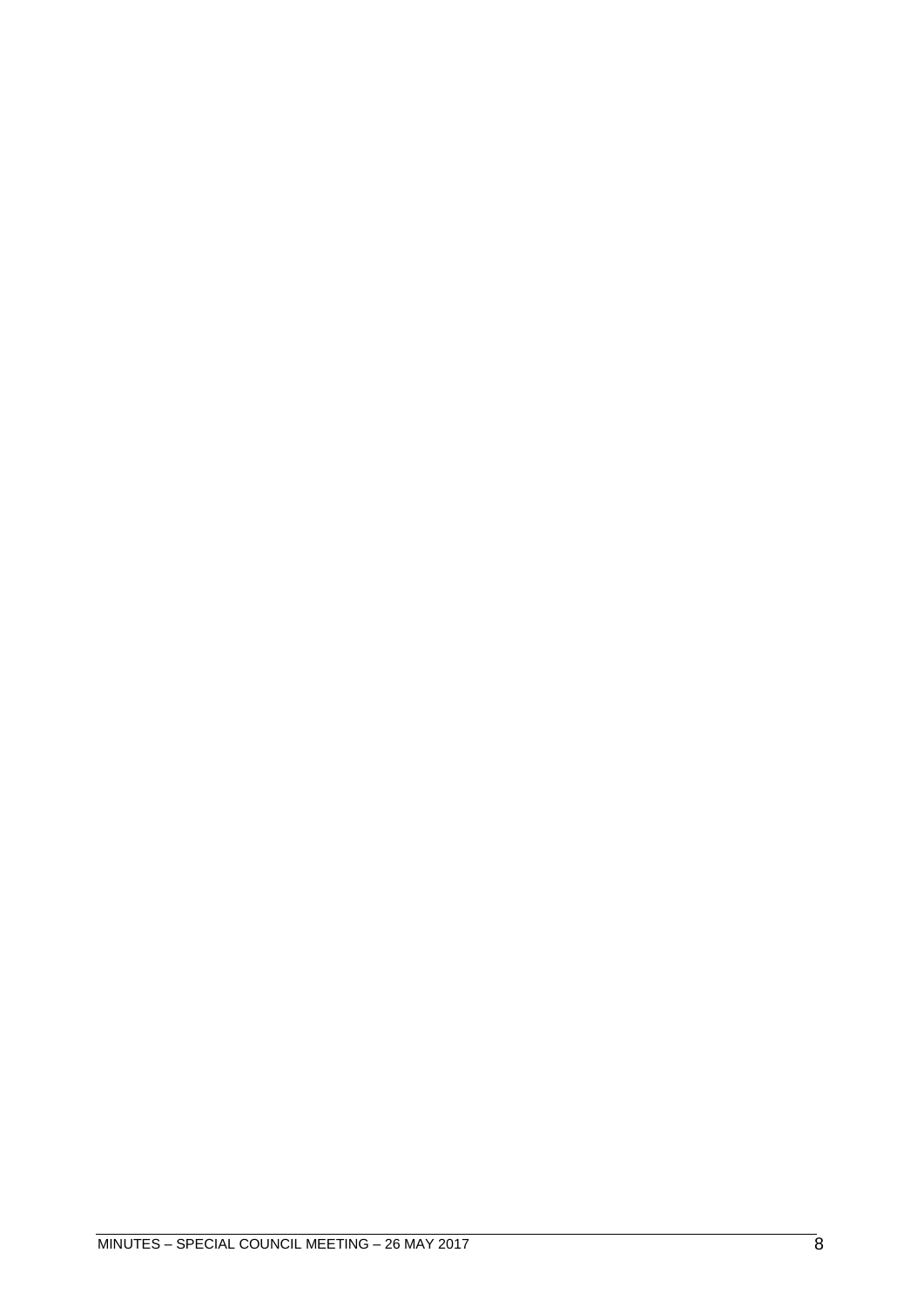# <span id="page-8-0"></span>*SY059-05/17 – National Reconciliation Week 2017 - Acceptance of Grant*

| <b>FILE REFERENCE:</b>               | OR.IGR.3                                              |
|--------------------------------------|-------------------------------------------------------|
| <b>APPLICANT OR PROPONENT(S):</b>    | N/A                                                   |
| <b>AUTHORS NAME &amp; POSITION:</b>  | <b>Esmeralda Harmer, Community Economic</b>           |
|                                      | <b>Development Officer</b>                            |
| <b>RESPONSIBLE OFFICER:</b>          | <b>Paul Martin, Chief Executive Officer</b>           |
| <b>PREVIOUSLY BEFORE COUNCIL: No</b> |                                                       |
| <b>DISCLOSURE OF INTEREST:</b>       | <b>Nil</b>                                            |
| <b>APPENDICES:</b>                   | A. Draft Project Agreement between Shire of York and  |
|                                      | <b>Department of Prime Minister and Cabinet</b>       |
|                                      | B. The Protocols of the Appropriate Use and Flying of |
|                                      | the Flag                                              |

#### **Nature of Council's Role in the Matter:**

• Executive

#### **Purpose of the Report:**

The Shire of York has been successful in securing \$5,000 from the Federal Government as part of National Reconciliation Week 2017.

This report requests Council to accept the funding, authorise signing of the Project Agreement and approve the proposed scope of works and reconciliation event.

#### **Background:**

Officers applied for funding in April for National Reconciliation Week (27 May – 3 June 2017) for the installation of additional flag poles at the front of the Shire Offices to provide for the Western Australian and Aboriginal Flags to be flown together with the Australian Flag.

In addition to this it is proposed to have a flag raising ceremony which will include local Balladong Noongar people.

This was identified to be a significant statement for the Shire to fly the Aboriginal Flag at the front of the Shire Offices and is considered an appropriate milestone for Reconciliation Week this year.

The Shire was advised on Friday 19 May that the funding had been approved.

#### **Comments and details:**

Officers are proposing the following scope of works:

- Removal of the existing flag pole at the front of the Shire Offices.
- Purchase and installation of three new flag poles at the front of the Shire Offices to accommodate the Australian, Western Australian and Aboriginal Flags in accordance with the flag protocols.
- Holding of a community ceremony and morning tea on Friday 2 June 2017 to raise the flags on the poles for the first time. This would commence at 10am with a Welcome to Country and include a speech by the Shire President followed by a free morning tea in the Lesser Hall.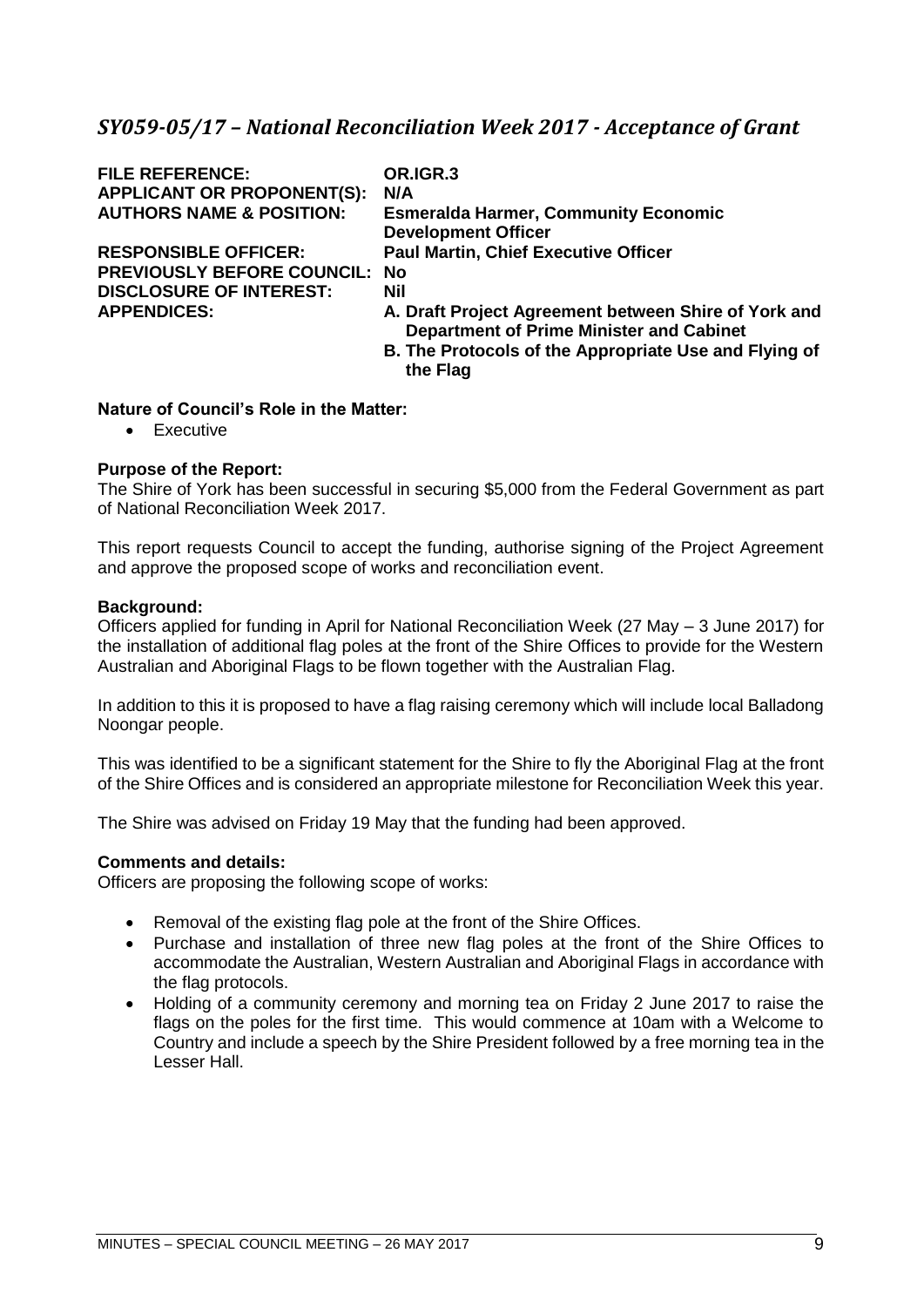In addition to new poles in front of the Shire Offices, funding will also be used to install an additional flag pole at Memorial Park to allow flying of the Aboriginal Flag as part of ANZAC Day events. The purchase of this pole is being facilitated by the grant and installation of the pole will be funded by the maintenance account of Memorial Park.

It is proposed as part of the 2017/18 FY budget to install two new flag poles at Avon Park to enable flying of the Australian and Aboriginal Flags as part of the Australia Day event in 2018.

#### **Implications to consider:**

#### • **Consultative**

Balladong Noongar representatives will be consulted and involved in the details of the community ceremony and morning tea.

#### • **Strategic**

The recognition and respect of the Noongar culture and working towards a positive relationship with local Balladong Noongar community is identified in the Corporate Business Plan as being important priorities and actions. Officers consider this proposed recognition and community event is a step in the right direction to address these priorities of Council.

#### • **Policy related**

G 4.4 External Grants: Procurement and Management requires Council to approve the grant funding which is the purpose of this report.

The community ceremony and morning tea will be held in accordance with Policy G 1.12 Civic Functions and Hospitality.

#### • **Financial**

The following is a summary of the capital and operating costs associated with this project:

| <b>Capital Expenditure</b>                         |                         |  |  |
|----------------------------------------------------|-------------------------|--|--|
| <b>Description</b>                                 | Amount                  |  |  |
| Purchase of Flag Poles                             | $$3,850$ (4 x \$959)    |  |  |
| Installation of Flag Poles at Shire Admin Building | \$1.700                 |  |  |
| Total                                              | \$5,550 (excluding GST) |  |  |

#### Capital Income

| <b>Description</b>                        | Amount                  |
|-------------------------------------------|-------------------------|
| <b>Grant National Reconciliation Week</b> | \$5,000                 |
| Shire of York Contribution                | 550                     |
| -ิotal                                    | \$5,550 (excluding GST) |

It is proposed to source the Shire of York contribution towards installing the new flag poles from unspent maintenance funds in the Administration Building Maintenance account GL 42176.

It is recommended Council amends the budget by transferring \$550 from GL 42176 to a capital account Administration Building Capital GL 43141 and increase expenditure by the grant amount of \$5,000 to fund these capital works.

The grant will be posted to Administration Government Grants GL 42227 which currently has no budget for this year which will therefore require a budget amendment.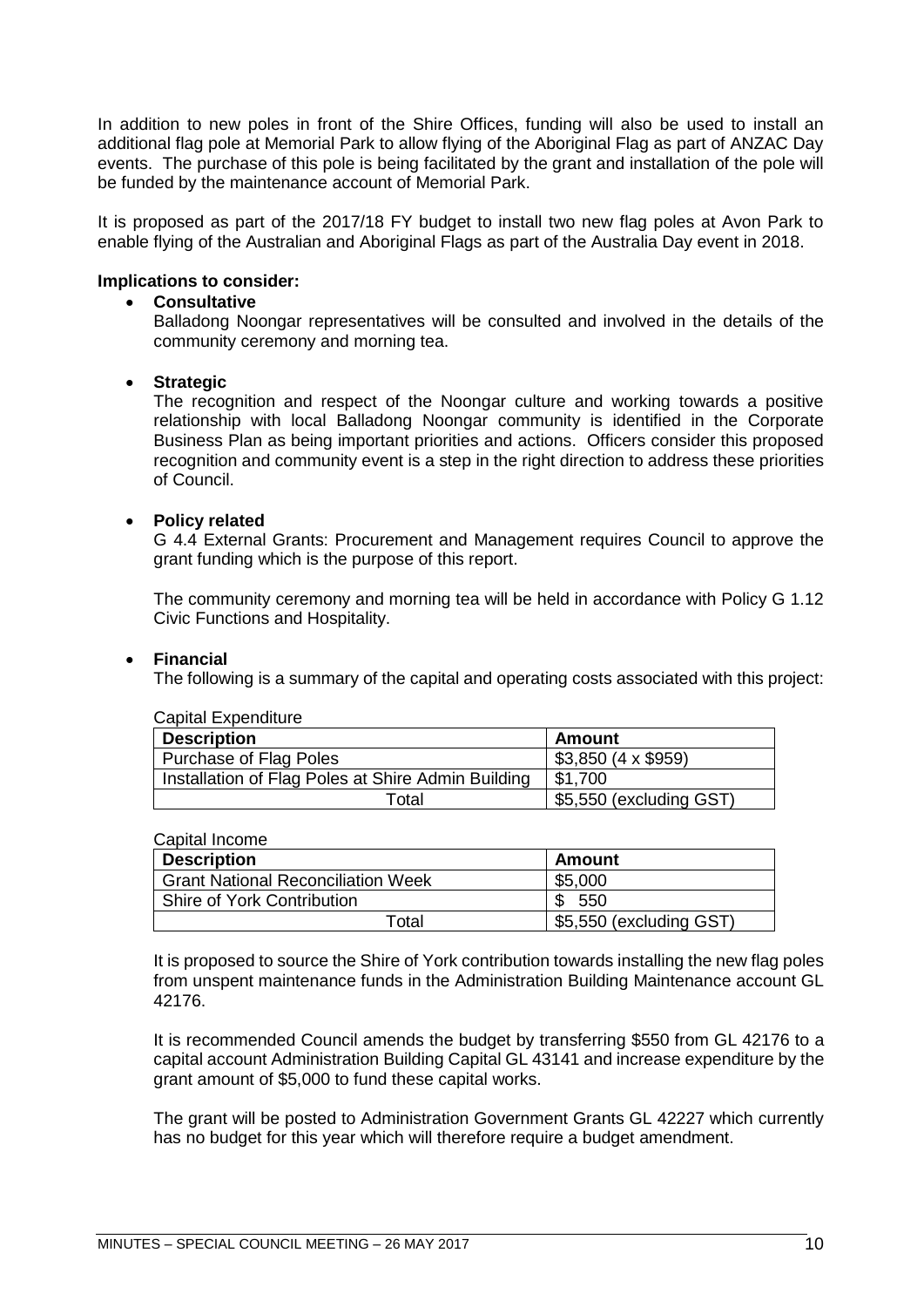The free community ceremony and morning tea including welcome to country and Lesser Hall hire is estimated to cost \$1,000 however this will be dependent upon the number of people attending. It is proposed this be funded from GL 41106 Receptions and Refreshments which has a remaining budget for the financial year of \$7,229.

- **Legal and Statutory** Nil
- **Risk related** Nil
- **Workforce Implications** This project is being delivered within existing resource allocations.

**Voting Requirements: Absolute Majority Required: Yes**

**RESOLUTION 180517**

**Moved: Cr Heaton Seconded: Cr Smythe**

*"That Council:*

- *1. Authorises the Chief Executive Officer to accept the funding of \$5,000 for National Reconciliation Week;*
- *2. Approves the following budget amendments to facilitate this project occurring:*
	- *- transfer \$550 from Administration Building Maintenance GL 42176 to a capital account Administration Building Capital GL 43141*
	- *- increase Administration Building Capital GL 43141 by an additional \$5,000 to allow for expenditure of grant funds*
	- *- increase Administration Government Grants GL 42227 by \$5,000 to receive the grant funding.*
- *3. Approves the installation of three new flag poles in front of the Shire Offices to accommodate the Australian, West Australian and Aboriginal flags (in this order).*
- *4. Notes the Shire President will hold a community ceremony and morning tea on Friday 2 June 2017 at 10am for the inaugural raising of the new flags as a National Reconciliation Week event."*

*CARRIED: 6/0 WITH ABSOLUTE MAJORITY*